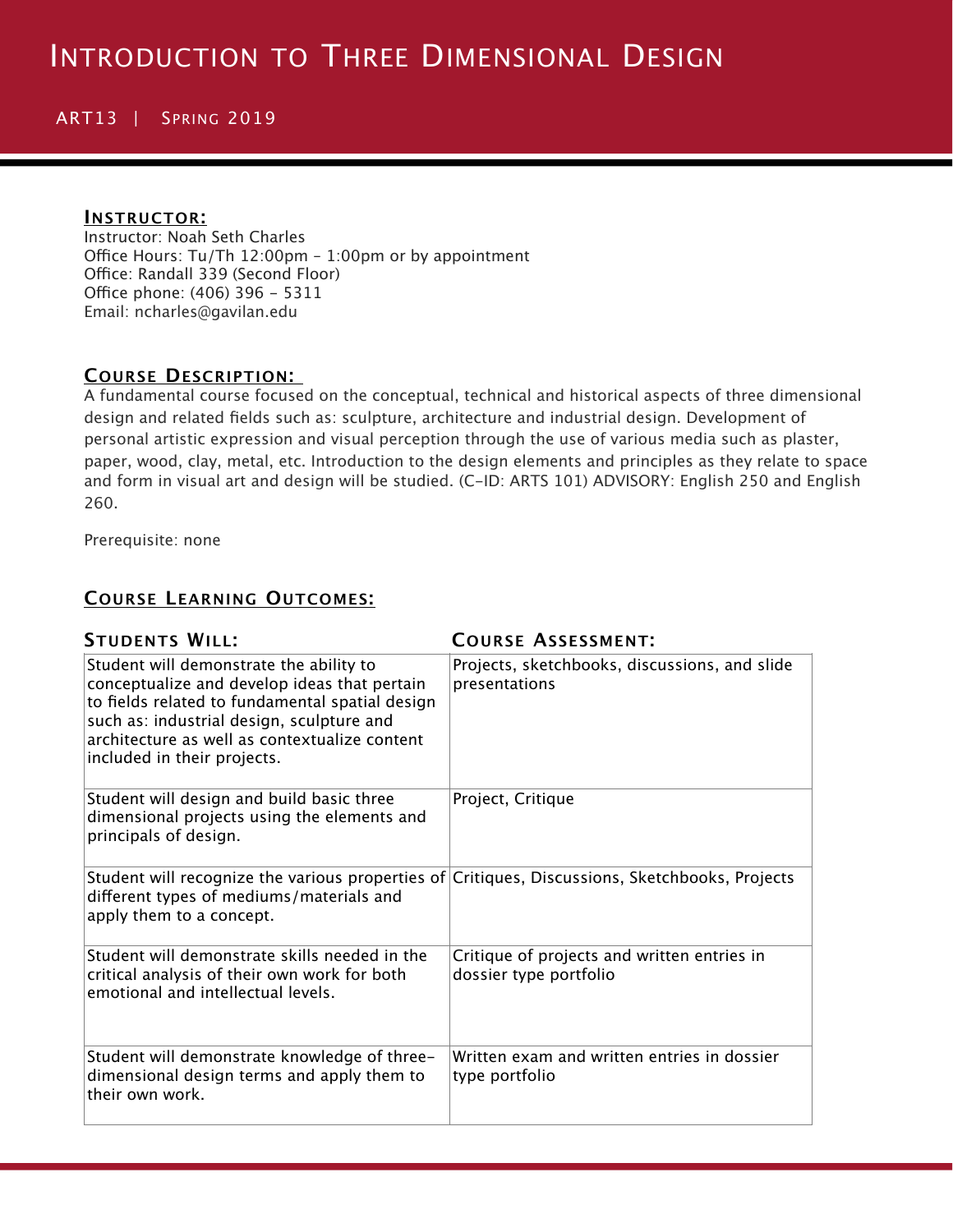## **Required Textbook**

Launching the Imagination: A Comprehensive Guide to Basic Design, Fifth Edition by Mary Stewart. Published by McGraw Hill, ISBN-13 978-0073379302. You may purchase this book at the bookstore or online. Make sure you get the sixth edition!

# **Canvas**

Canvas is a Learning Management System which we will use for our course. You can login to Canvas at http://ilearn.gavilan.edu

## **METHODS OF INSTRUCTION:**

Lecture, video, cd/dvd, computer presentations, internet, examples, demonstrations, lab, critiques, exercises and projects

## **Readings**

Each student will be required to read approximately one chapter from the textbook each week. Assignments related to the readings will alternate between quizzes, exercises, projects, discussions, and examinations.

## **Presentations**

Most weeks there will be an instructor presentation related to the readings. **You are expected to complete all readings before viewing the presentation.** The presentation will be focused more on synthesis and expansion of the reading materials, so it is your responsibility to gain a basic understanding of the reading materials first.

# **Quizzes**

Quizzes will consist of multiple choice, fill in the blank, matching and/or true/false questions based on the readings and presentations. **You are expected to complete all readings and view the presentation before you take the quiz.** 

### **Exams**

There will be one mid-term exam based on the materials covered in Weeks 1 – 7. Students will also be required to complete a cumulative final examination.

# **Assignments (Projects)**

There will be eight graded project assignments during the term. Projects account for 60% of your final grade. Your grade is the result of YOUR accomplishments.

### **The various projects will be specifically evaluated as follows:**

**Problem Solving:** How well the Student addresses the parameters of the assignment and come up with creative solutions. Assignments which avoid addressing the parameters of the assignment will receive low grades- even if they are interesting in their own right. Do not go AROUND the assignment in order to avoid grappling with the challenges presented. If you are unsure, then ask.

**Design:** How well the Student demonstrates a knowledge of the design principles being explored. The amount of visual interest generated by their work.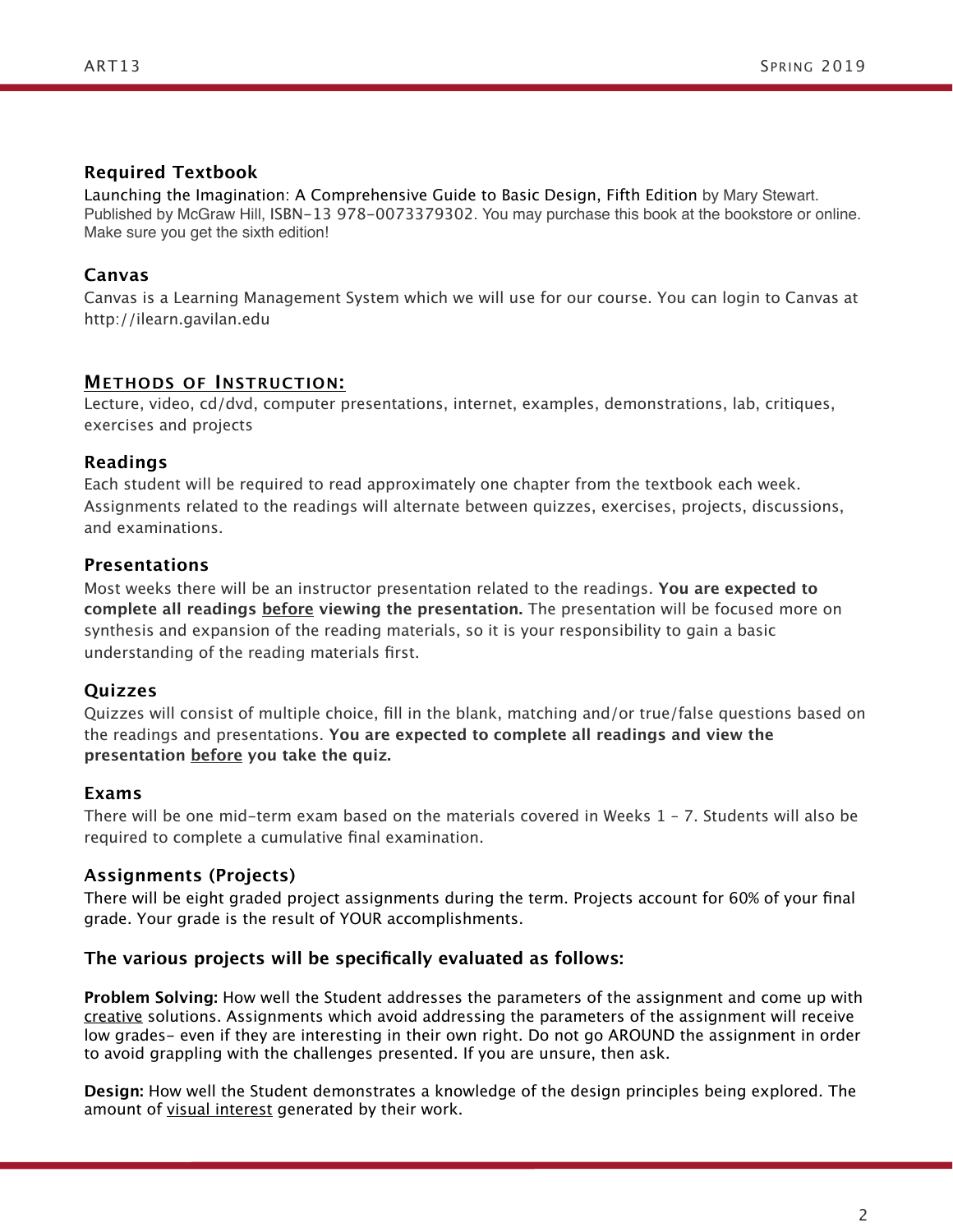technical proficiency. The level of craft should support the idea or principle being conveyed.

**Assessment:** Grades are based on three major factors.

- Is the work conceptually inventive? Have you demonstrated a solid grasp of problem content? Did you really grapple with the ideas presented in each assignment?
- Is the composition visually compelling? Is every square inch fully engaged? Have colors been chosen well? Is the image unified? Energized? Balanced? Well crafted?
- What was the nature of your learning process? Did you use class time effectively and come prepared to learn? Did you take risks? How many solutions did you invent for each problem? How substantial were your contributions to team meetings and critiques?

**Note**: One project will be accepted one day late without penalty. One additional late project will be accepted with a one letter-grade penalty for each day it is late.

# **Grades will be defined as follows:**

- A = Outstanding. Expansive investigation of ideas and excellent composition. All assignments completed on time, with at least one extra credit project presented. Insightful contributions to critiques. Goes substantially beyond minimum requirements.
- B = Above average. Substantial investigation of concepts and compositions; excellent craft. All assignments completed on time, insightful contributions to critiques.
- $C =$  Average. All assignments done competently and completed on time. Strong participation in critiques.
- D= Marginal work. Two or more late projects, limited investigation of ideas, poor craft or incoherent compositions, or excessive absences. Limited contribution to critiques.
- F = Unsatisfactory work. Course failure due to minimal idea development, poor craft, disjointed compositions, lack of participation, late assignments, or excessive absences.

**Attendance:** Students missing one more class hour than the unit value for a particular course, without making prior arrangements may, at the instructor's option, be dropped without possibility of credit.

# **GRADING:**

Your grade will be based on the following:

| <b>Component</b>                   | <b>Percentage</b> |
|------------------------------------|-------------------|
| <b>Problem-solving Assignments</b> | 60%               |
| <b>Writing Assignments</b>         | 10%               |
| <b>Skill Demonstrations</b>        | 10%               |
| <b>Performance Examinations</b>    | 10%               |
| <b>Portfolio</b>                   | 10%               |
|                                    |                   |
| Total                              | 100%              |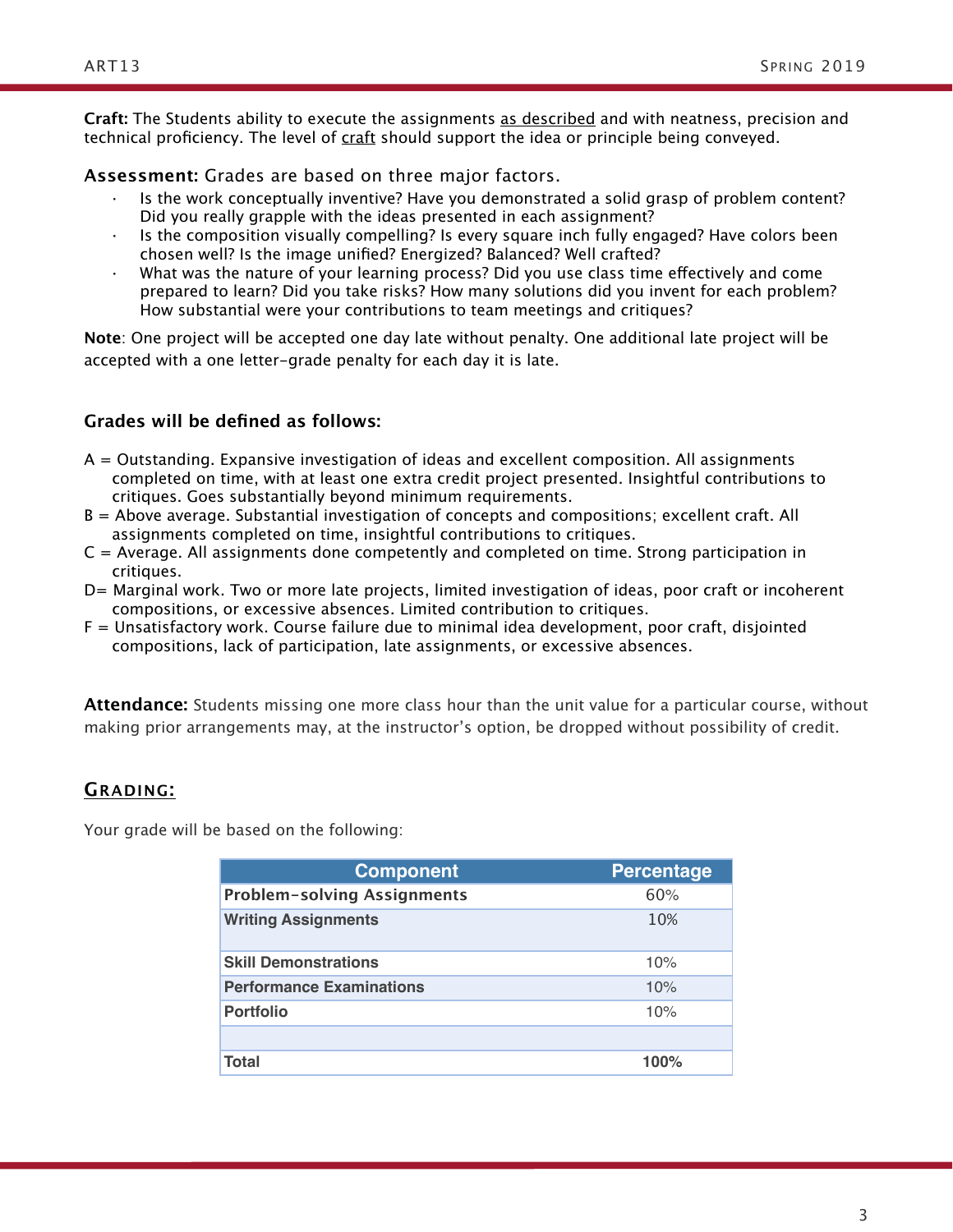## **NOTES ON GRADING:**

Grades will reflect the following criteria, as well as criteria specific to each assignment:

**Progress:** Your development through the semester- how much you learn and improve. Work should be seriously pursued and carefully made. The best idea- poorly executed- is poor.

**Participation:** Your input and interest in class, and your participation in critiques.

**Deadlines:** Your ability to complete work on time. This is especially important since we will critique work as a group. All work is due at the beginning of class and will not be accepted after class has begun.

Your grade will be calculated using the following scale:

| Grade     | <b>Percentage Range</b> |  |  |  |  |
|-----------|-------------------------|--|--|--|--|
| A         | $100 - 93%$             |  |  |  |  |
| $A -$     | $92 - 90%$              |  |  |  |  |
| $B +$     | $89 - 87%$              |  |  |  |  |
| B         | $86 - 83%$              |  |  |  |  |
| B-        | $82 - 80%$              |  |  |  |  |
| $C+$      | $79 - 77%$              |  |  |  |  |
| C         | $76 - 73%$              |  |  |  |  |
| $\subset$ | $72 - 70%$              |  |  |  |  |

### **ADA Accommodation**

Students requiring special services or arrangements because of hearing, visual, or other disability should contact their instructor, counselor, or the Disabled student Services Office

### **Occupational/Vocational Students**

Occupational/Vocational students – Limited English language skills will not be a barrier to admittance to and participation in Vocational Education Programs

Sanctions for violation of this policy are determined by the instructor and may include dismissal from the classPolicy

### **Student Honesty Policy**

Students are expected to exercise academic honesty and integrity. Violations such as cheating and plagiarism will result in disciplinary action which may include recommendation for dismissal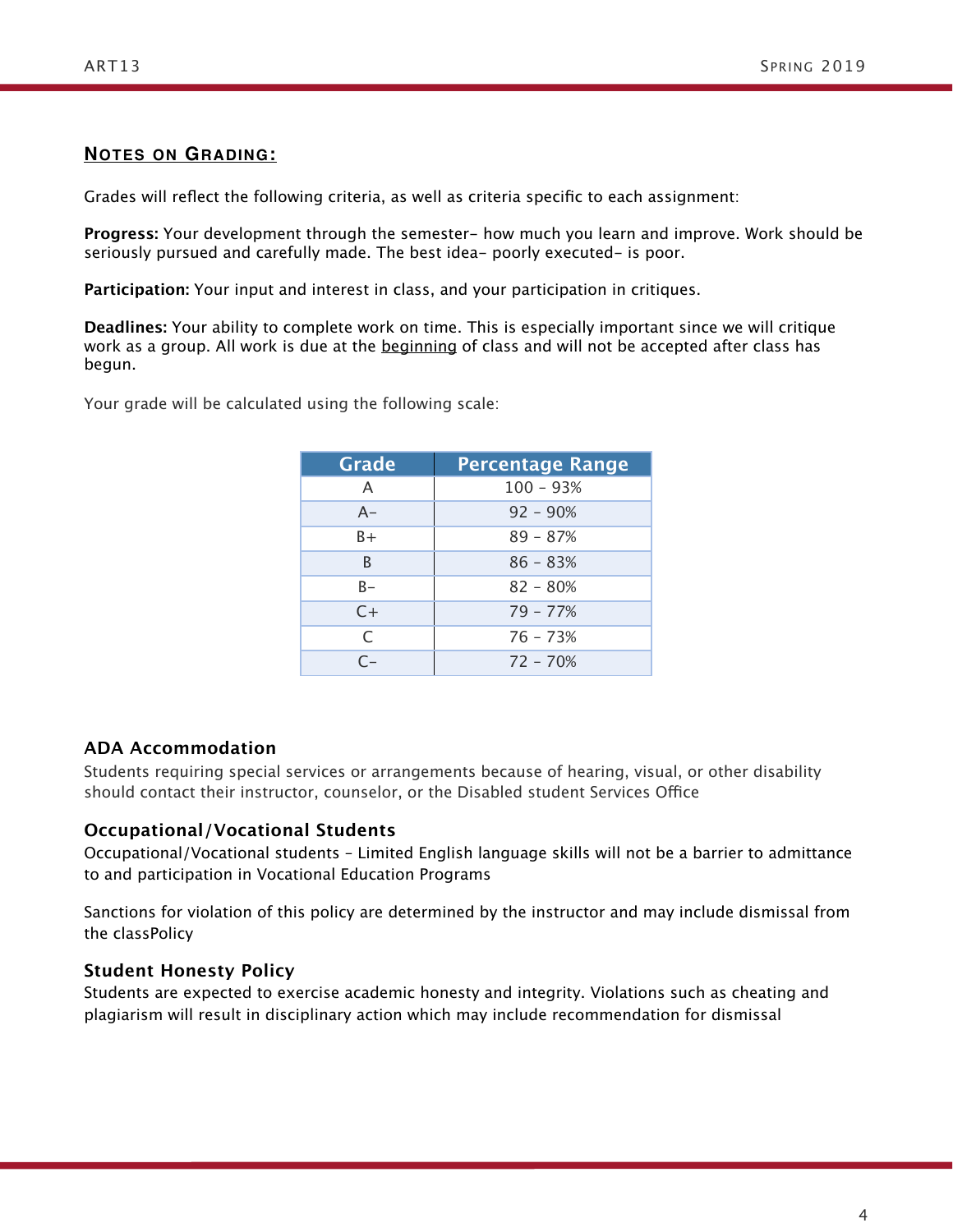# **Tentative Calendar:**

**Week 1:** Studio orientation and safe studio practices lecture. Introduction to course including: vocabulary involved with the elements and principals of design, idea development, and how to document work. Homework: Students will gather materials and supplies for "Linear Object Assignment"

**Week 2:** Critique and documentation of thumbnail sketches and wire maquettes. First critique emphasizes how closely a student follows instructions, and comparisons between 2-D and 3- D issues. Power tool for simple wood fabrication demonstration and safety lecture. Students build wooden supports for "Form and Structure" project.

**Week 3:** "Form and Structure" modeling with malleable materials vs fabricating. Introduction to oil clay, wood, paper, tape and cloth or combinations of these. Produce maquettes in various materials.

**Week 4:** Conclusion to "Form and Structure" project. Critique and documentation of maquettes made from four diferent materials emphasis on investigation of materials.

**Week 5:** Introduction to "Multiples and Solid Forms" project. The project emphasizes mold making, casting, and subtractive processes to produce multiples or unique versions of forms.

**Week 6:** Construction of "Multiples and Solid Forms" project. Students sculpt clay patterns, make a plaster piece mold of the clay pattern, make at least 2 to 3 castings from the mold from plaster and other materials. Then one casting must be carved to look very diferent from its original form and one must be chromatic.

**Week 7:** Conclusion and documentation of "Multiples and Solid Forms" project. This critique emphasizes the students experiences and experimentation with processes employed over the duration of this project.

**Week 8:** Introduction to "Recycled Materials". This project emphasizes developing a design influenced by the work of a contemporary three dimensional designer, (i.e. sculptor, architect, furniture designer). Students begin this project by researching the career and work of the designer and writing a one page illustrated paper about this. Then the student develops a maquette of the final work to be fabricated.

**Week 9:** Construction of "Recycled Materials" project. Students cut, weave, and staple a half life-sized form made primarily from corrugated cardboard.

**Week 10:** Conclusion, documentation and critique of "Recycled Materials" project. Critique emphasis on how well the form supersedes the materials and how the work relates to the artist studied.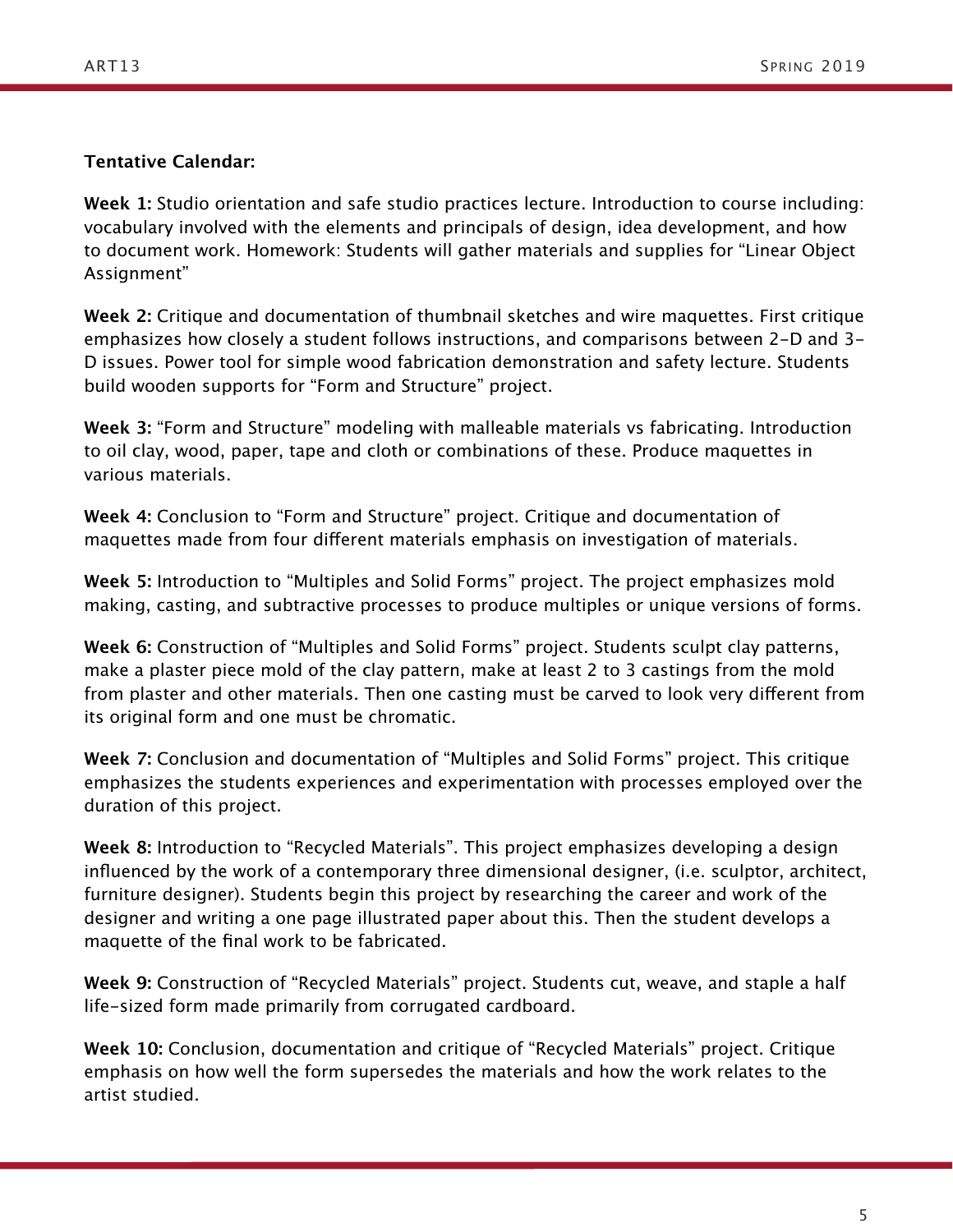**Week 11:** Introduction to and construction of "Light and Movement Project": This project emphasizes issues in kinetic art such as: sequence, time, light projections, mechanics, motors and electric components in 3-D design.

**Week 12:** Construction of "Light and Movement" project. Students may opt to work in teams to design and build this piece. Students have to devise methods of making their designs move and involve light..

**Week 13:** Conclusion, documentation and critique of " Light and Movement" project. This critique includes, student presentations of kinetic works. It emphasizes inventiveness, aesthetics, and to what level light and movement are an integral part of the design.

**Week 14:** Students are assigned to groups and asked to develop and to submit proposals for a "Site-Specific" class project. This requires the students to collaborate on: discussions, design ideas, research, and site plans.

**Week 15:** Construction of site-specific group project. During this phase of the project students must consider the environmental conditions of the site, (i.e. weather, foot traffic, etc.), how to coordinate with each other as a group how to install the work, and how to return the site as they found it.

**Week 16:** Conclusion, installation, documentation, critique and removal of "Site-Specific" project. This must happen with in the time of one class session.

**Week 17:** Portfolios and final exam. Portfolios include: a cover letter addressing students ideas about the course, (i.e. What they got out of the course, how they compiled the documentation for their portfolio, or any critique they may have of the course.) a table of contents, and photo copies of sketches, models and finished designs. The final written exam is primarily concerned with the vocabulary of 3-dimensional design.

# **Final Notes**

The syllabus and course schedule are subject to change in the event of circumstances beyond my control. Be accountable for yourself and your actions. Be respectful of your peers, your instructor, your studio work area and your supplies. It is a good idea to get another student's contact information in the event of an unforeseen absence. If you don't know something, please ask.

Organize your time wisely. Do not fall behind is my best suggestion. Trust me, mid-term will be here before you know it! One suggestion is to get a daily planner and take all your syllabi for all your classes and organize all assignment dates so you know what is expected of you in every class. Also be diligent in your note taking and keep up your sketchbook entries.

**Any work left behind in the studio will be disposed of one week after finals week.**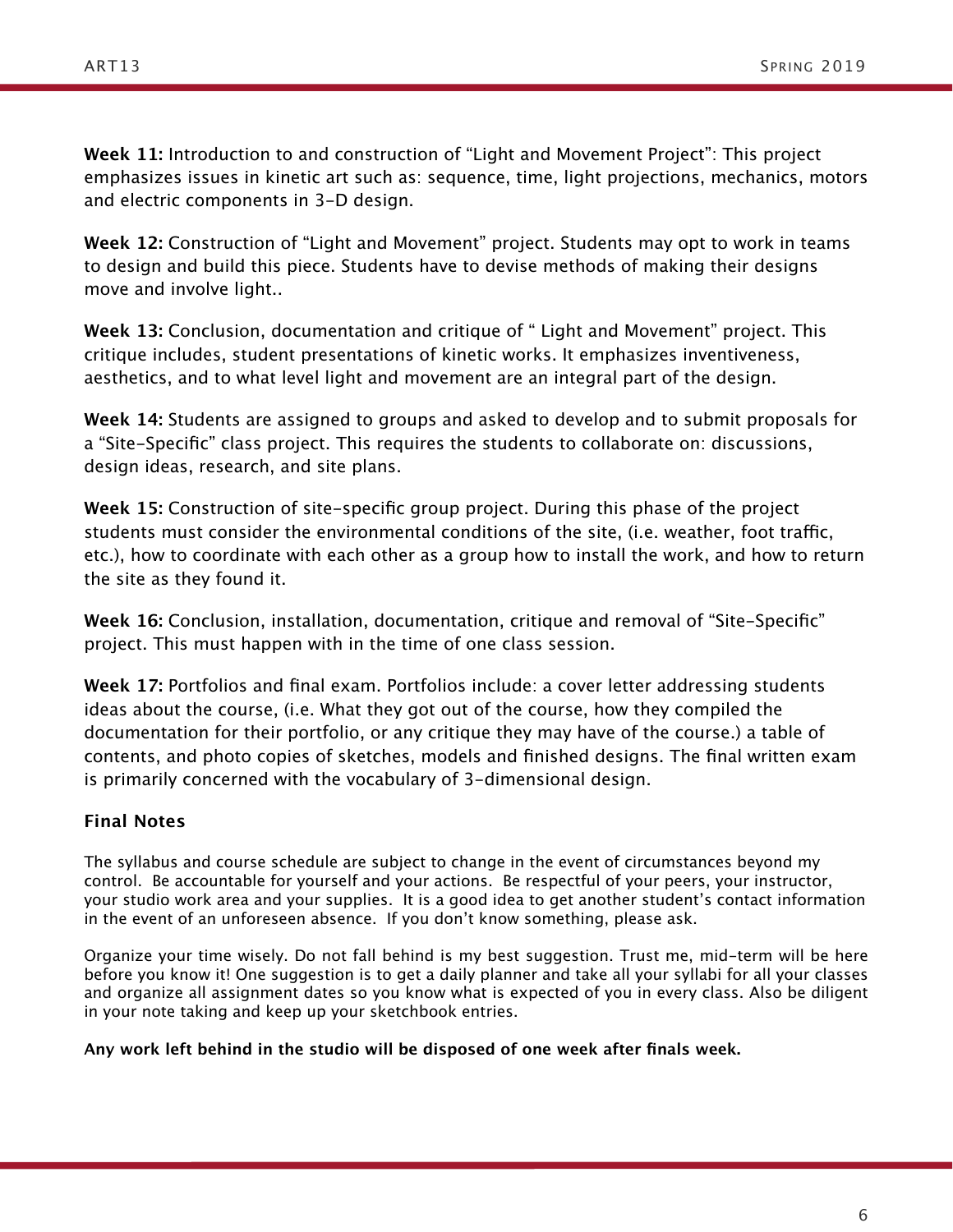### **HEALTH AND SAFETY RULES:**

#### **Rule #1:**

Always use safety googles when working around any power tool or handheld grinding tool. Always wear a respirator when working around dry materials, dust, and fumes. Dust from working with clay, glaze materials, plaster, buffing compounds, and any material can cause health problems. Proper respirators must be worn and smart clean up procedures must be followed. Cleaning up any dry materials must be done in a wet procedure. Use adequate water and a sponge to clean the area; never use a broom. Gloves and protective eyewear will be provided for you.

#### **Rule #2:**

Remove all jewelry, tie hair back, and never wear loose clothing around any power tool (hand held or stationary). Things that turn can catch loose hanging items and pull you into the tool or rip out your hair. This also applies when working around any open fire. Also never wear nylon or any polyester when working with any kiln or open flame. Cotton and leather are the best materials around any open flame.

### **Rule #3:**

Never operate any power tool while under the influence of any prescription or non-prescription drug that impairs your alertness.

#### **Rule #4:**

Always wash your hands after working with materials, especially before smoking, eating or drinking. Also use protective gloves and goggles when working with materials in a solution or in their dust form; they may be either caustic or soluble.

#### **Rule #5:**

Do not use any tool or equipment until you have been checked out on it.

#### **Rule #6:**

You should seek help when appropriate for lifting heavy objects. Remember to always bend with the legs and not the back and always ask for help when lifting any object beyond your capacity. Many hands make light work.

It is your responsibility to talk to your professor if you feel that you cannot perform any task that may be asked of you during the course of this semester.